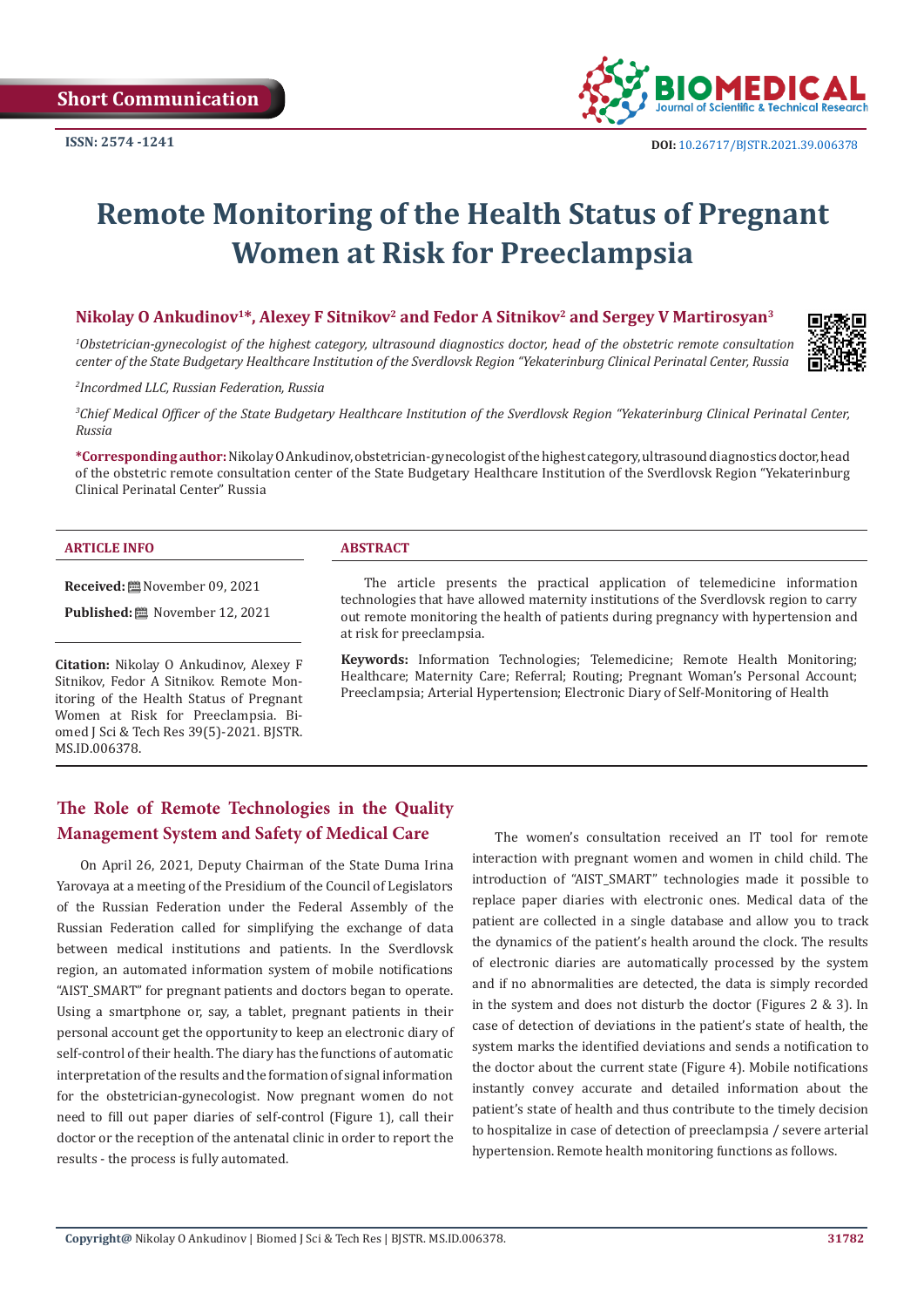| Рекомендации врача:          |                 |                         | $C_{tri}$               |                         | 异                    |
|------------------------------|-----------------|-------------------------|-------------------------|-------------------------|----------------------|
|                              |                 |                         |                         |                         |                      |
|                              |                 |                         |                         |                         |                      |
|                              |                 |                         |                         |                         |                      |
|                              |                 |                         | Дневник самоконтроля АД |                         |                      |
| Дата                         | AД              | <b>YKC</b>              | Дата                    | AД                      | <b>4CC</b>           |
| 06                           |                 | 76                      | 07<br>$\tau$            | 123180                  | 7/                   |
| 06                           |                 |                         | $\mathcal{O}Z$<br>в     | 25/82                   | 7/                   |
| 06                           |                 |                         | 07                      | C20185                  | 78                   |
| . 0                          |                 |                         | 07<br>4.                | 23180                   | $\frac{80}{75}$      |
| O <sub>6</sub>               |                 | $\frac{9}{7}$           | 07                      | 20183                   |                      |
| 06                           |                 | $\overline{3}$          | OZ                      | Z                       | 47/                  |
| .06                          |                 | $\overline{\mathsf{S}}$ | 07<br>2.                |                         | 75<br>$\overline{H}$ |
| 06                           | 170             | 79                      | 8.07                    | $\overline{\mathbf{z}}$ |                      |
| 06                           |                 | 80                      | 9.07                    |                         | 72                   |
| 06                           |                 | 82                      | 10.07.                  |                         |                      |
| 06                           | 3<br>17         | $-26$                   | 02                      |                         |                      |
|                              |                 | 72                      |                         |                         |                      |
|                              |                 | 80                      | 2.07                    |                         | 77                   |
|                              |                 | 72                      | $\varrho$               |                         | $+q$                 |
| o                            |                 | 78                      |                         |                         |                      |
| 06                           | 170             | 50                      |                         |                         |                      |
| 06                           |                 | 72                      |                         | Ź                       |                      |
| 06<br>19                     | ، ع             | 71                      |                         |                         |                      |
| $\mathscr{O}6$               |                 | 73                      |                         |                         |                      |
| $-06$                        |                 | $\frac{29}{7}$          |                         |                         |                      |
| $\cdot c$                    | 8180            |                         |                         |                         |                      |
| $\mathcal{O}$                | 782             | 75                      |                         |                         |                      |
| O(                           | 118/8           | 77                      |                         |                         |                      |
| 06                           | 201 B           | $\frac{8}{ }$           |                         | 7                       |                      |
| $\mathcal{U}_{\mathfrak{b}}$ |                 | 750                     |                         | 7                       |                      |
| $\iota$                      | 53              | 82                      |                         | ł<br>Ï                  |                      |
| 8.06                         |                 | 72                      |                         | Z                       |                      |
| 9.06                         | 24182           | 79<br>77                |                         |                         |                      |
| 20.06                        | 125182<br>12218 | 73                      |                         | 1                       |                      |

**Figure 1:** Paper diary – as it WAS.



**Figure 2:** Data of the diary of self-control of blood pressure, the norm.

### **Registration in the System "AIST\_SMART"**

To register the patient in the personal account at the initial appointment of a pregnant patient, a consent-instruction [1] is issued to connect to the mobile service "AIST\_SMART" with an individual QR code. At home, the patient reads the QR code using the camera of her smartphone or tablet and, according to the instructions, undergoes the registration procedure, forming a digital four-digit PIN-code. From now on, it is guaranteed 24/7 technical support. The QR code serves as the patient's identifier and the link between her electronic medical record (EHR) in the AIST "RAM" and the personal account in the "AIST\_SMART" system. To register a doctor in your personal account, you must log in to

the medical information system - AIST "RAM", in which all medical personnel of the obstetric service in the region work. Open the "Personal Account" tab and register by scanning an individual QR code. So, in order to access electronic self-control diaries, the doctor and the patient connect to the AIST\_SMART service, and after registering in the system, notifications about the results of remote health monitoring will be received on their mobile device. The doctor does not need to call on the phone to find out how she feels, what her blood pressure, temperature, etc.



**Figure 3:** The data of the expanded diary of self-control, all indicators are normal.

#### **How the Mobile Alert System Works**

#### **Formation of Notification of the Result of Self-Control Diaries**

This process is fully automated. AIST\_SMART performs the role of an intellectual assistant to the obstetrician-gynecologist/ midwife. The patient fills in the diary data, and the doctor receives ready-made results with automatic interpretation. Now the patient will not forget her paper diary at home, and the doctor will be able to make decisions on the tactics of management, taking into account not only the data on a face-to-face visit, but comprehensively taking into account the results of the patient's home self-control, which is important when selecting antihypertensive therapy in patients with arterial hypertension.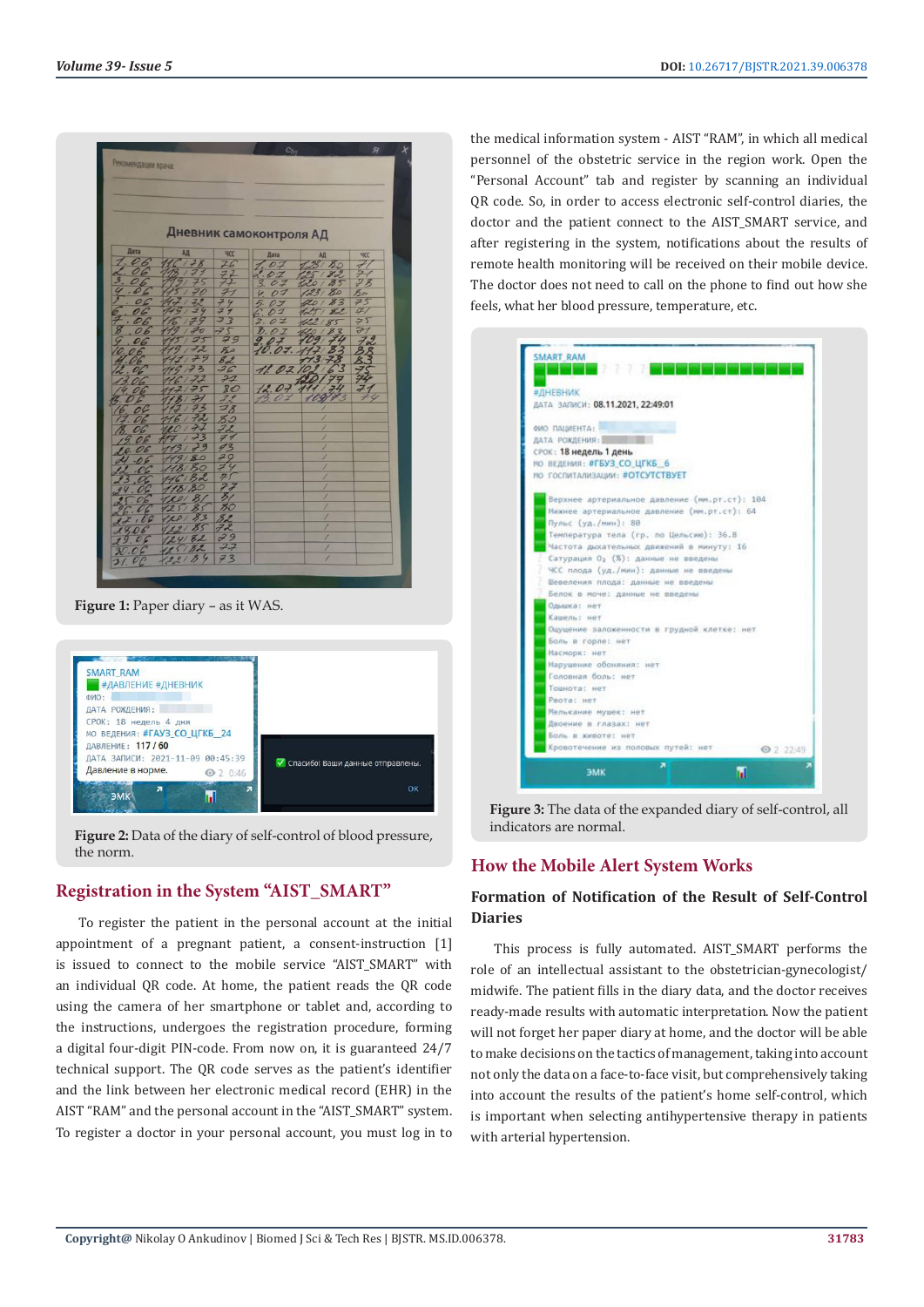

**Figure 4:** Data of the expanded diary of self-control with deviations of blood pressure.

#### **Pregnancy with Arterial Hypertension and at Risk for Preeclampsia**

All patients in this category should carry out home monitoring of blood pressure with keeping a diary [2]. The self-control diary can be kept both by filling out the extended web-form of the diary, and by means of a chatbot in AIST\_SMART, where the patient can send data in the format of a simple message: "pressure 120 70" and the service automatically recognizes, processes the data and records them in her personal account. If deviations of blood pressure above the norm are detected, AIST\_SMART will automatically offer the patient a further algorithm of actions:

#### **Indicate Complaints and the Presence of Proteinuria According to the Results of the Test Strip (Figure 5)**

### **Emergency Hospitalization without Further Action is Recommended (Figure 6)**

All notifications in case of deviations are automatically sent to the attending physician and the doctor in the Obstetric Remote Consultation Center (hereinafter referred to as the ADCC) for the routing of the patient 24/7. Doctor of the ADC on the basis of the results of the self-control diary (Figure 7) and obstetric status according to the data in the electronic medical record (hereinafter - EHR) in the AIST "RAM", where there is information about all the results of the examination, the course of pregnancy and diagnoses, decides on further management tactics: to continue outpatient treatment or hospitalization in an obstetric hospital. The ADCC doctor fixes his decision in the EHR, making out a remote consultation for the attending physician of the antenatal clinic or obstetric hospital, if the patient is hospitalized in the MO level 1.2.



**Figure 5:** Algorithm of actions for the patient in the case of moderate arterial hypertension.

| #ДАВЛЕНИЕ #ДНЕВНИК                                      |       |
|---------------------------------------------------------|-------|
| ФИО: #Камышова А С                                      |       |
| ДАТА РОЖДЕНИЯ: 17/05/1980                               |       |
| СРОК: 27 недель                                         |       |
| МО ВЕДЕНИЯ #ООО ИНКОРДМЕД                               |       |
| ДАВЛЕНИЕ: 180 / 110                                     |       |
| ДАТА ЗАПИСИ: 2021-06-28 00:39:08                        |       |
| Давление отклонено от нормы!                            |       |
| Вам показана неотложная госпитализация!                 |       |
| Ваши данные будут отправлены в акушерский дистанционный |       |
| центр.                                                  | フフ・コロ |

**Figure 6:** Algorithm of actions for the patient in the case of severe arterial hypertension.

In the absence of indications for hospitalization, the results of the remote consultation are sent automatically to the attending physician of the antenatal clinic. Subsequently, the attending physician within the framework of the next outpatient visit will be able to track the patient's condition, the effectiveness of the prescribed antihypertensive therapy, viewing trends in diaries, and adjust the therapy based on a comprehensive analysis. If a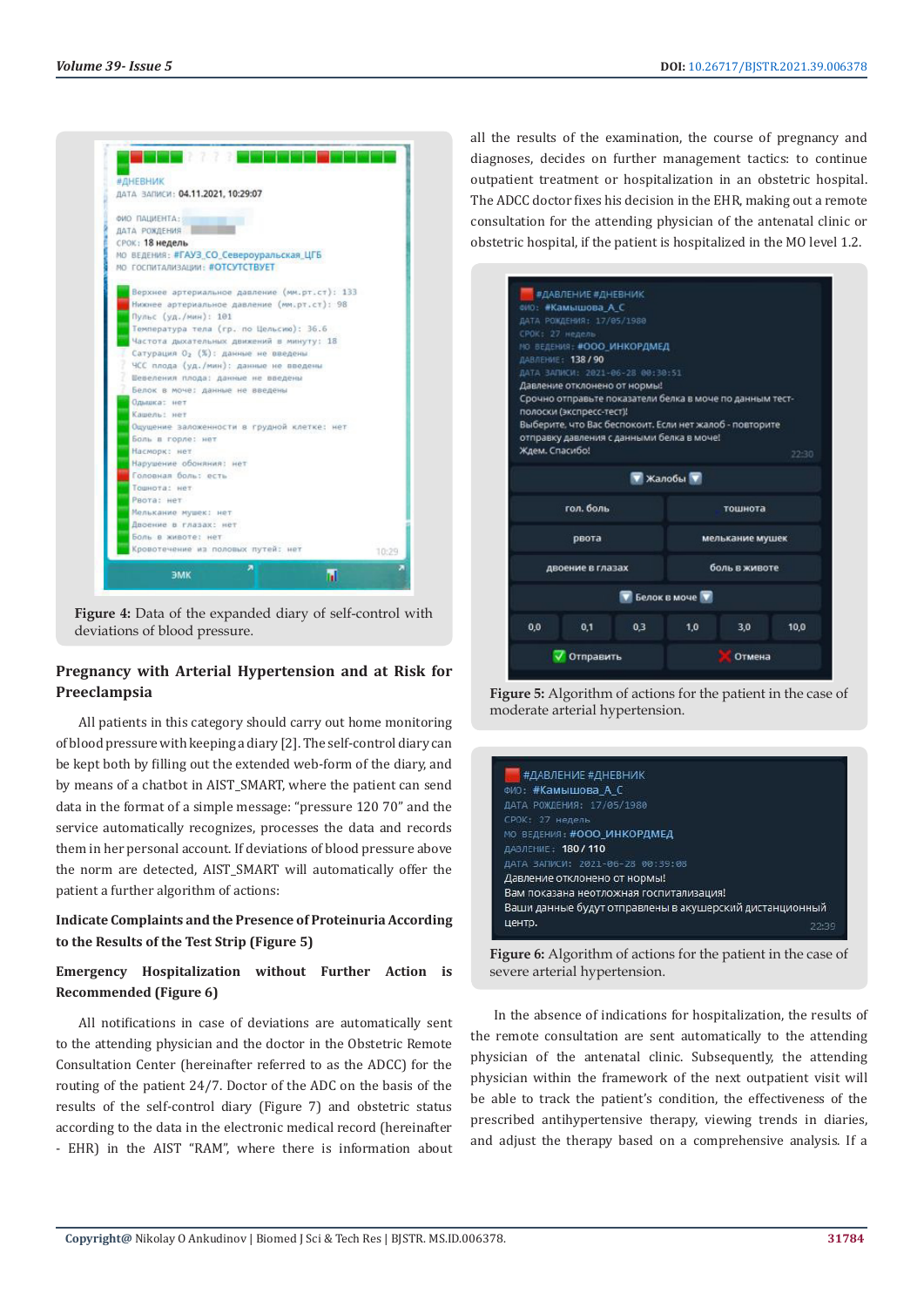decision is made on the need for hospitalization, the doctor of the ADC through a confidential "working" chat in AIST\_SMART can contact the patient and clarify her consent to hospitalization and the possibility of transportation by personal transport. If consent is obtained (Figure 8), the doctor of the ADCC draws up an additional referral for (re-) hospitalization to a particular obstetric hospital, taking into account the level of MO and the location of the patient.

| 25.09.2021 | 16:46:17 | Артериальное давление | 130/80 |
|------------|----------|-----------------------|--------|
| 24.09.2021 | 17:00:28 | Артериальное давление | 125/80 |
| 22.09.2021 | 18:26:27 | Артериальное давление | 120/90 |
| 22.09.2021 | 08:29:59 | Артериальное давление | 120/80 |
| 21.09.2021 | 20:49:17 | Артериальное давление | 135/85 |
| 21.09.2021 | 10:54:32 | Артериальное давление | 130/90 |
| 21.09.2021 | 10:54:32 | Головная боль         | ecra   |
| 19.09.2021 | 20:17:00 | Артериальное давление | 125/80 |
| 18.09.2021 | 12:16:37 | Артериальное давление | 115/70 |
| 17.09.2021 | 18:38:42 | Артериальное давление | 140/80 |
| 16.09.2021 | 19:26:04 | Артериальное давление | 135/85 |
| 16.09.2021 | 12:53:00 | Артериальное давление | 120/80 |
| 15.09.2021 | 11:47:35 | Артериальное давление | 120/80 |
| 14.09.2021 | 20:38:53 | Артериальное давление | 120/90 |
| 13.09.2021 | 17:58:33 | Артериальное давление | 140/90 |
| 13.09.2021 | 17:58:33 | Головная боль         | ects   |
| 13.09.2021 | 14:21:41 | Артериальное давление | 130/80 |
|            |          |                       |        |



|                       | Здравствуйте По результатам Вашего дневника |          |
|-----------------------|---------------------------------------------|----------|
| • #СООБЩЕНИЯ #С_14763 |                                             |          |
| <b>ОТПРАВИТЕЛЬ</b>    |                                             |          |
| ПОЛУЧАТЕЛЬ:           |                                             |          |
|                       |                                             |          |
|                       | Здравствуйте, я согласна на госпитализацию  | 14:46    |
| Анализы               | Осмотры                                     |          |
| ЭМК                   |                                             | Ответить |

**Figure 8:** Communication with the patient through confidential "working" chat in AIST\_SMART.

The patient receives a notification about the issued referral indicating the obstetric hospital, the date and time of hospitalization (Figure 9). In turn, the doctor of the obstetric hospital also receives information that the patient is sent to him both through the AIST "RAM" (Figure 10) and in the personal account of AIST\_SMART through automatic notifications in the directions (Figures 9&10).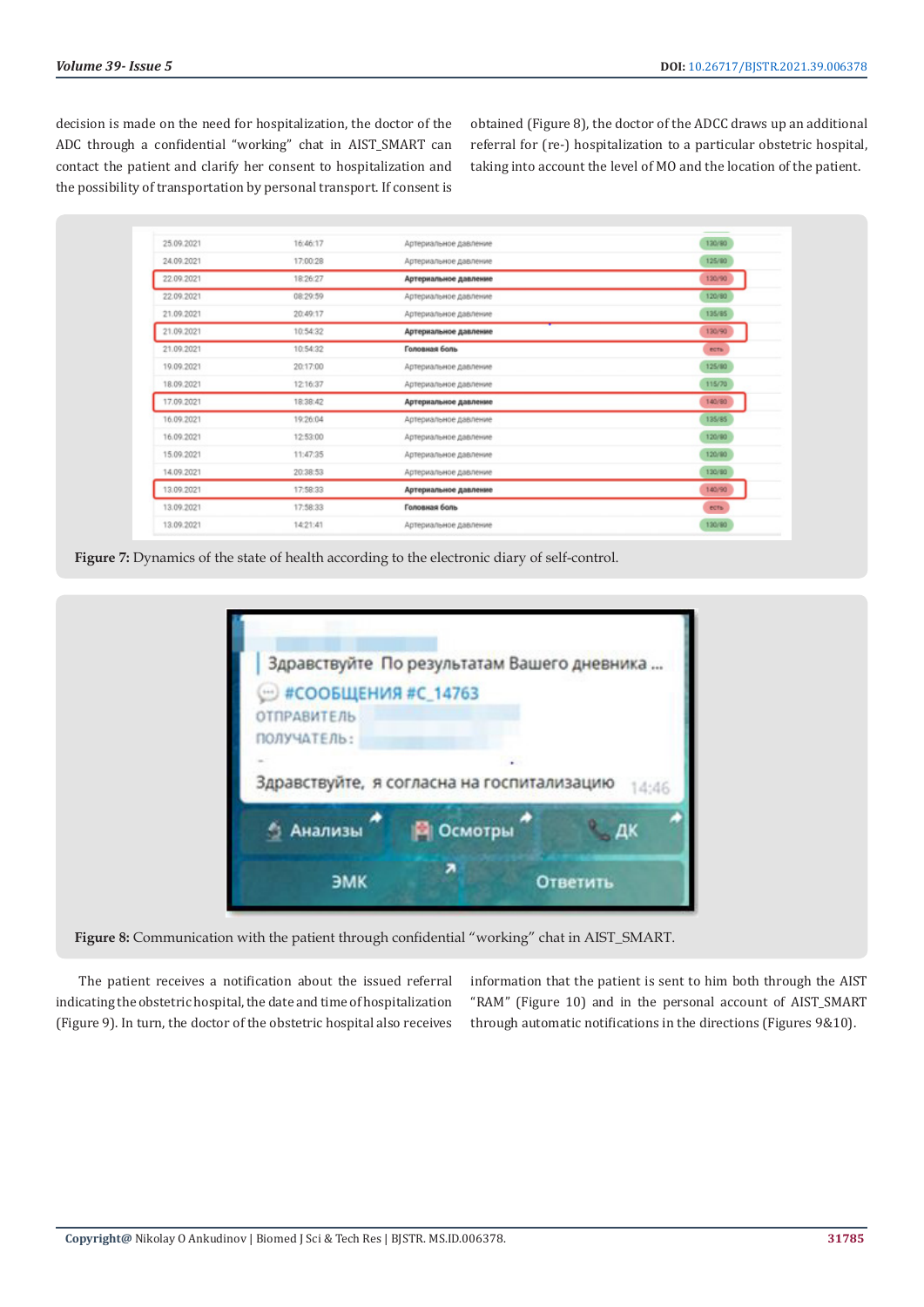| МО-НАПРАВИТЕЛЬ: #ГБУЗ_СО_ЕКПЦ<br>ДАТА/ВРЕМЯ НАПРАВЛЕНИЯ: 08.11.2021 6:54:37                                                                                            |           |
|------------------------------------------------------------------------------------------------------------------------------------------------------------------------|-----------|
| МО-ПОЛУЧАТЕЛЬ: #ГБУЗ СО ЕКПЦ<br>подразделение: #Приемное_отделение_акуше_оский_стационар_1<br>СОТРУДНИК:                                                               |           |
| ФИО ПАЦИЕНТА:<br>ДАТА РОЖДЕНИЯ:                                                                                                                                        |           |
| СРОК: 37 недель 6 дней<br>МКБ-10: #036_5   Недостаточный рост плода, требующий                                                                                         |           |
| предоставления медицинской помощи матери<br>ЦЕЛЬ: Экстренная госпитализация<br>ДОПОЛНИТЕЛЬНО:                                                                          |           |
|                                                                                                                                                                        |           |
| Цель: Экстренная госпитализация                                                                                                                                        | ◎ 2 16:58 |
| РЕШЕНИЕ: У Принять: 08.11.2021 18:00<br>MO: ГБУЗ СО "Екатеринбургский клинический перинатальный центр"<br>Отделение: Приемное отделение акушерский стационар №1<br>ЭМК |           |

**Figure 9:** Communication with the patient through confidential "working" chat in AIST\_SMART.

|                                                           | ФИО                                            |  | Время назначения ≑        |                                                     | Цель                      | Срок беременности                   |                                                                              |  |   |
|-----------------------------------------------------------|------------------------------------------------|--|---------------------------|-----------------------------------------------------|---------------------------|-------------------------------------|------------------------------------------------------------------------------|--|---|
|                                                           |                                                |  | $\boldsymbol{\mathsf{x}}$ | 28.06.2021                                          | $\boldsymbol{\mathsf{x}}$ | Экстренная госпитализаци            |                                                                              |  | X |
|                                                           | Приемное отделение акушерский стационар №1 (1) |  |                           |                                                     |                           |                                     |                                                                              |  |   |
| <b>Направление</b>                                        |                                                |  |                           | $\bigcirc$ + $\bigcirc$ Kambilloba 28.06.2021 01:00 |                           | Экстренная госпитализация 27 недель |                                                                              |  |   |
| Уведомления                                               | <b>© Обновить</b>                              |  |                           |                                                     |                           |                                     | $\rightarrow$ $\rightarrow$ CTD. 1 $\rightarrow$ $\rightarrow$ $\rightarrow$ |  |   |
| <b>В Направленные</b>                                     |                                                |  |                           |                                                     |                           |                                     |                                                                              |  |   |
| На исполнение                                             |                                                |  |                           |                                                     |                           |                                     |                                                                              |  |   |
| Figure 10: Patient admission sheet in obstetric hospital. |                                                |  |                           |                                                     |                           |                                     |                                                                              |  |   |

#### **You do not Need to Receive a Paper Direction**

If necessary, you can print the direction at the place of treatment of the patient, using a single information space of the regional obstetric monitoring of AIST "RAM". All the directions that a woman received during pregnancy are reflected in her personal account in the "My directions" section. The patient can open any document, even if the connection with the Internet has disappeared.

#### **Advantages of Remote Monitoring of Health**

The transition to electronic diaries of self-control allows you to identify complications of the gestational process in the case of arterial hypertension and timely send the patient to hospitalization to prevent adverse events, which is from the main directions of the quality management system and safety of medical care. AIST\_ SMART allows you to create constant feedback with the patient and thereby form a patient-centric model of care as one of the priority areas for the development of modern medicine and healthcare in general. All of the above increases the compliance of doctor-patient interaction and directly affects the quality and safety of medical care in the context of the widespread prevalence of arterial hypertension in the population (pregnant women are no exception), which meets modern needs of society and solves the tasks set by the Government